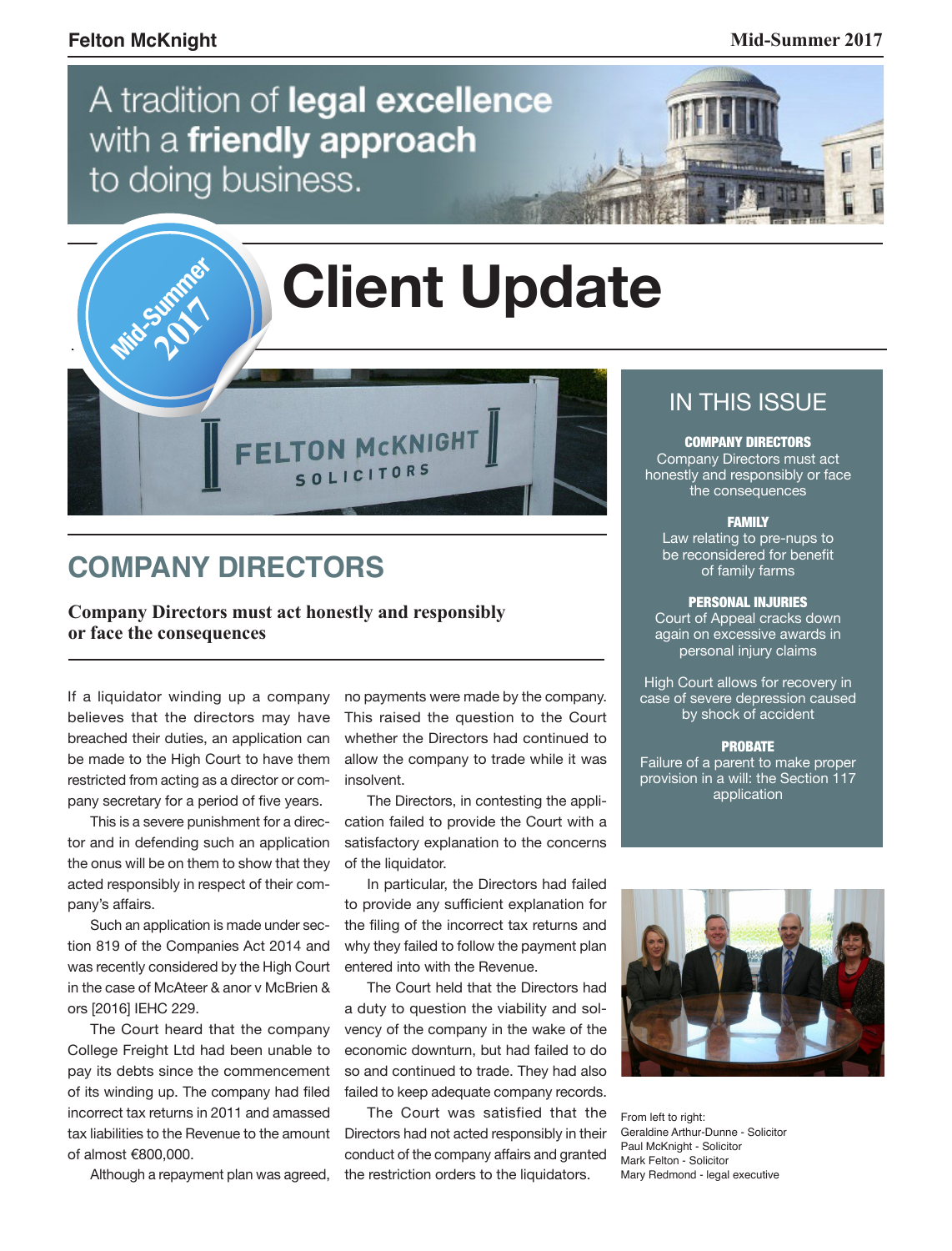## **FAMILY**

## **Law relating to pre-nups to be reconsidered for benefit of family farms**

The Department of Justice has begun a policy analysis review of the law in respect of pre-nupital agreements.

The review comes in response from increased pressure from the Irish Farmers Association and its members to reconsider the issue so that farmland can be given proper protection in cases of marital breakdown.

By legislating for pre-nups, farmers believe this will offer a pragmatic business solution to secure farmland and a family's livelihood into the future.

The policy analysis review is to focus on the impact of pre-nups on families and family income.

Currently, a pre-nupital agreement is unenforceable in Irish law, although it is something that a Judge may give consideration to when dividing assets between parties.

## **PERSONAL INJURIES**

## **Court of Appeal cracks down again on excessive awards in personal injury claims**

The Court of Appeal has slashed another award of compensation to a plaintiff in what is now being perceived by many as an orchestrated attempt to combat a growing 'compensation culture' and ever increasing motor insurance premiums.

The recent decision of Shannon v O'Sullivan [2016] IECA 93 saw an overall award of €220,000 made by the High Court cut down remarkably by over 50% on appeal.

The plaintiffs were involved in a motor

accident and had suffered serious injuries after their car was hit by a motor bike being driven by the Defendant.

The High Court's award of damages was appealed on the basis that the amount was unjustifiably high. In particular it was argued that one of the plaintiff's had not sought any medical treatment until 15 months after the incident. Furthermore it was also not anticipated she would need additional treatment in the future.

Despite these facts she personally was awarded €130,000 by the High Court.

The Court of Appeal set out the law that relates to whether an award of damages would be deemed proportionate. The level of compensation must be fair to both the Plaintiff and Defendant, and also must be proportionate to social conditions and the common good. The award should also be in line with others made by the courts in similar circumstances.

In making any award, the Court stated that the focus will be the evidence given on the pain and suffering of the plaintiff and the effect that the injuries will have on the plaintiff's enjoyment of life.

In this case the Court of Appeal decided that the evidence of the injuries given were not proportionate to the award given and reduced the award to a total figure of €105,000 for both plaintiffs.

## **High Court allows for recovery in case of severe depression caused by shock of accident**

When someone is in a particularly horrific accident, the entitlement to recover compensation may also be extended to their close family members, in cases where the shock of hearing of the incident has caused them to suffer from psychiatric harm.

Such claims are becoming increasingly common in the courts. The principles behind this growing area of law were outlined by the High Court in the recent case of Purcell v Long [2015] IEHC 385.

In this tragic case, a mother 'who

grief' began to harm herself after her son died in a road traffic accident.

The woman had suffered from depression before the accident but this was severely exacerbated from the shock of hearing her son had passed. The court accepted the woman's evidence that the accident had caused her to become suicidal and that she would require medication for the rest of her life.

The High Court awarded the woman over €225,000 as compensation for her suffering.